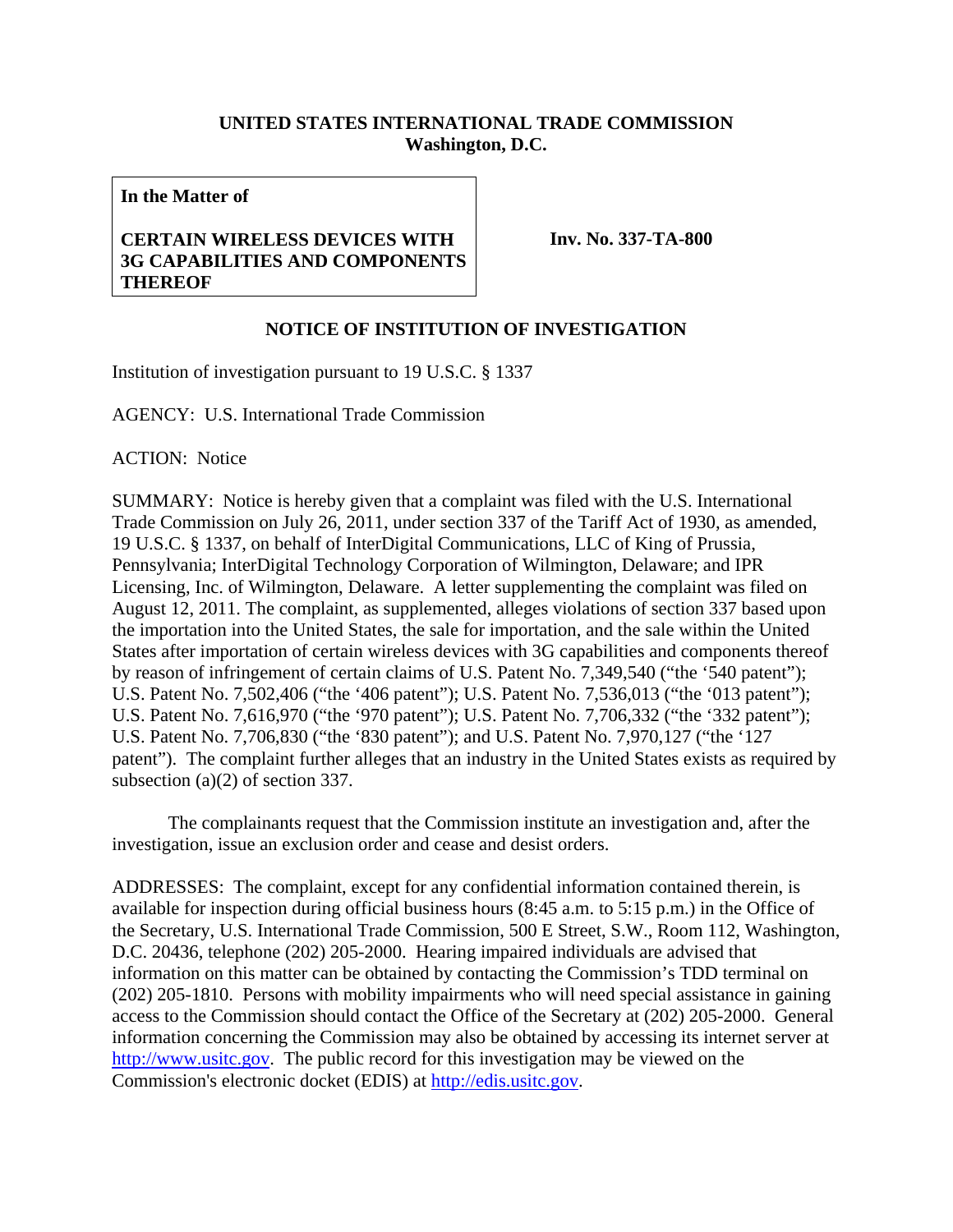FOR FURTHER INFORMATION CONTACT: The Office of Unfair Import Investigations, U.S. International Trade Commission, telephone (202) 205-2560.

AUTHORITY: The authority for institution of this investigation is contained in section 337 of the Tariff Act of 1930, as amended, and in section 210.10 of the Commission's Rules of Practice and Procedure, 19 C.F.R. § 210.10 (2011).

SCOPE OF INVESTIGATION: Having considered the complaint, the U.S. International Trade Commission, on August 24, 2011, ORDERED THAT –

 (1) Pursuant to subsection (b) of section 337 of the Tariff Act of 1930, as amended, an investigation be instituted to determine whether there is a violation of subsection  $(a)(1)(B)$  of section 337 in the importation into the United States, the sale for importation, or the sale within the United States after importation of certain wireless devices with 3G capabilities and components thereof that infringe one or more of claims 1-15 of the '540 patent; claims 1, 2, 6-9, 13, 15-16, 20-22, 26, 28-30, 34-36, and 40 of the '406 patent; claims 1-19 of the '013 patent; claims 1-18 of the '970 patent; claims 1-27 of the '332 patent; claims 1-3, 5-8, 10, 16-18, 20-23, and 25 of the '830 patent; and claims 1-14 of the '127 patent, and whether an industry in the United States exists as required by subsection (a)(2) of section 337;

 (2) For the purpose of the investigation so instituted, the following are hereby named as parties upon which this notice of investigation shall be served:

(a) The complainants:

 InterDigital Communications, LLC 781 Third Avenue King of Prussia, PA 19406-1409

 InterDigital Technology Corporation Hagley Building, Suite 105 3411 Silverside Road, Concord Plaza Wilmington, DE 19810-4812

 IPR Licensing, Inc. Hagley Building, Suite 105 3411 Silverside Road, Concord Plaza Wilmington, DE 19810-4812

 (b) The respondents are the following entities alleged to be in violation of section 337, and are the parties upon which the complaint is to be served: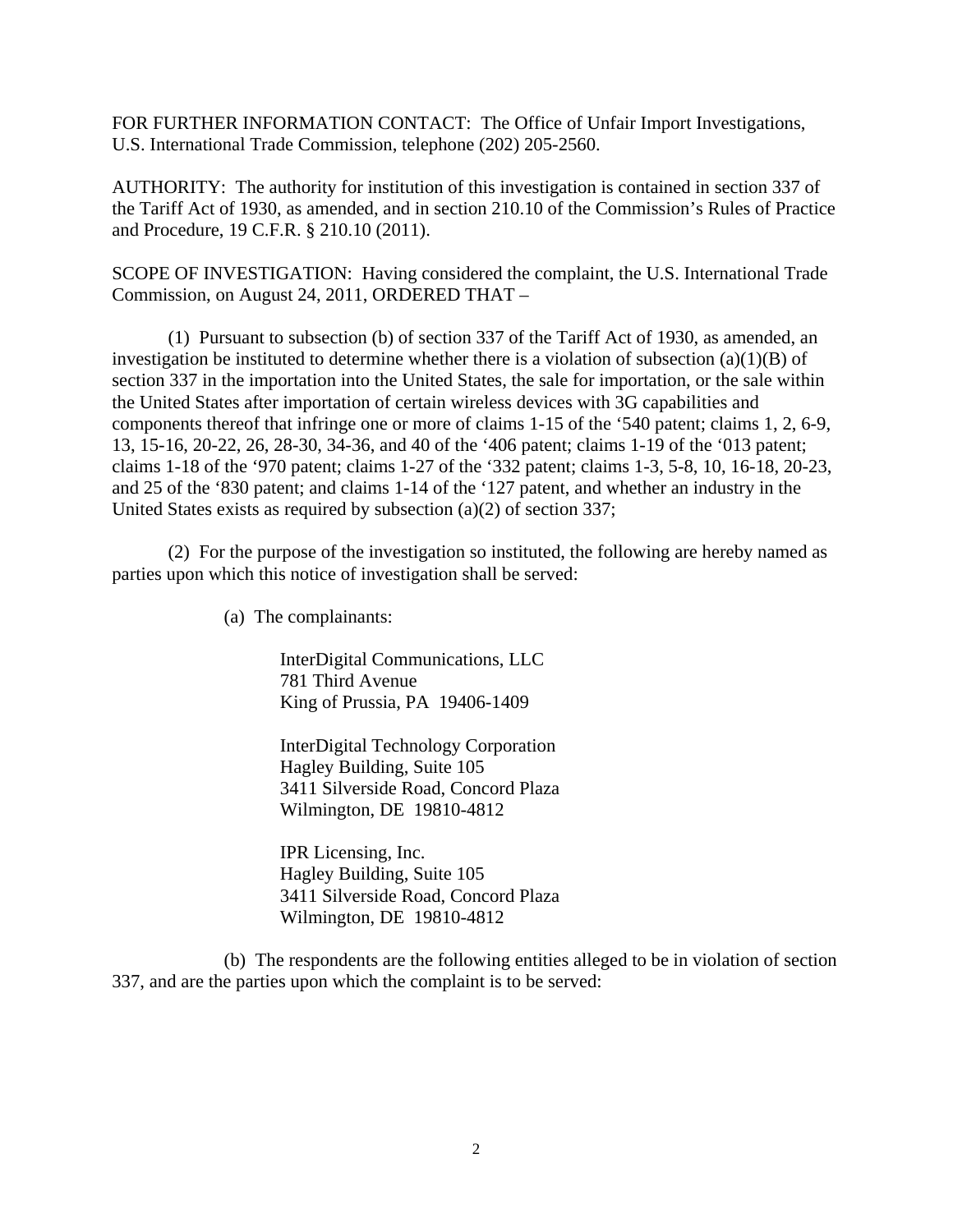Huawei Technologies Co., Ltd. Bantian, Longgang District Shenzhen, Guangdong Province 518129 China

 FutureWei Technologies, Inc. d/b/a Huawei Technologies (USA) 5700 Tennyson Parkway, Suite #500 Plano, TX 75024

 Nokia Corporation Keilalahdentie 2-4 FIN-00045 Nokia Group Espoo Finland

 Nokia Inc. 102 Corporate Park Drive White Plains, NY 10604

 ZTE Corporation ZTE Plaza, No. 55 Hi-Tech Road South Shenzhen, Guangdong Province 518057 China

 ZTE (USA) Inc. 2425 N. Central Expressway, Ste. 600 Richardson, TX 75080

 (c) The Office of Unfair Import Investigations, U.S. International Trade Commission, 500 E Street, S.W., Suite 401, Washington, D.C. 20436; and

 (3) For the investigation so instituted, the Chief Administrative Law Judge, U.S. International Trade Commission, shall designate the presiding Administrative Law Judge.

 Responses to the complaint and the notice of investigation must be submitted by the named respondents in accordance with section 210.13 of the Commission's Rules of Practice and Procedure, 19 C.F.R. § 210.13. Pursuant to 19 C.F.R. §§ 201.16(d)-(e) and 210.13(a), such responses will be considered by the Commission if received not later than 20 days after the date of service by the Commission of the complaint and the notice of investigation. Extensions of time for submitting responses to the complaint and the notice of investigation will not be granted unless good cause therefor is shown.

 Failure of a respondent to file a timely response to each allegation in the complaint and in this notice may be deemed to constitute a waiver of the right to appear and contest the allegations of the complaint and this notice, and to authorize the administrative law judge and the